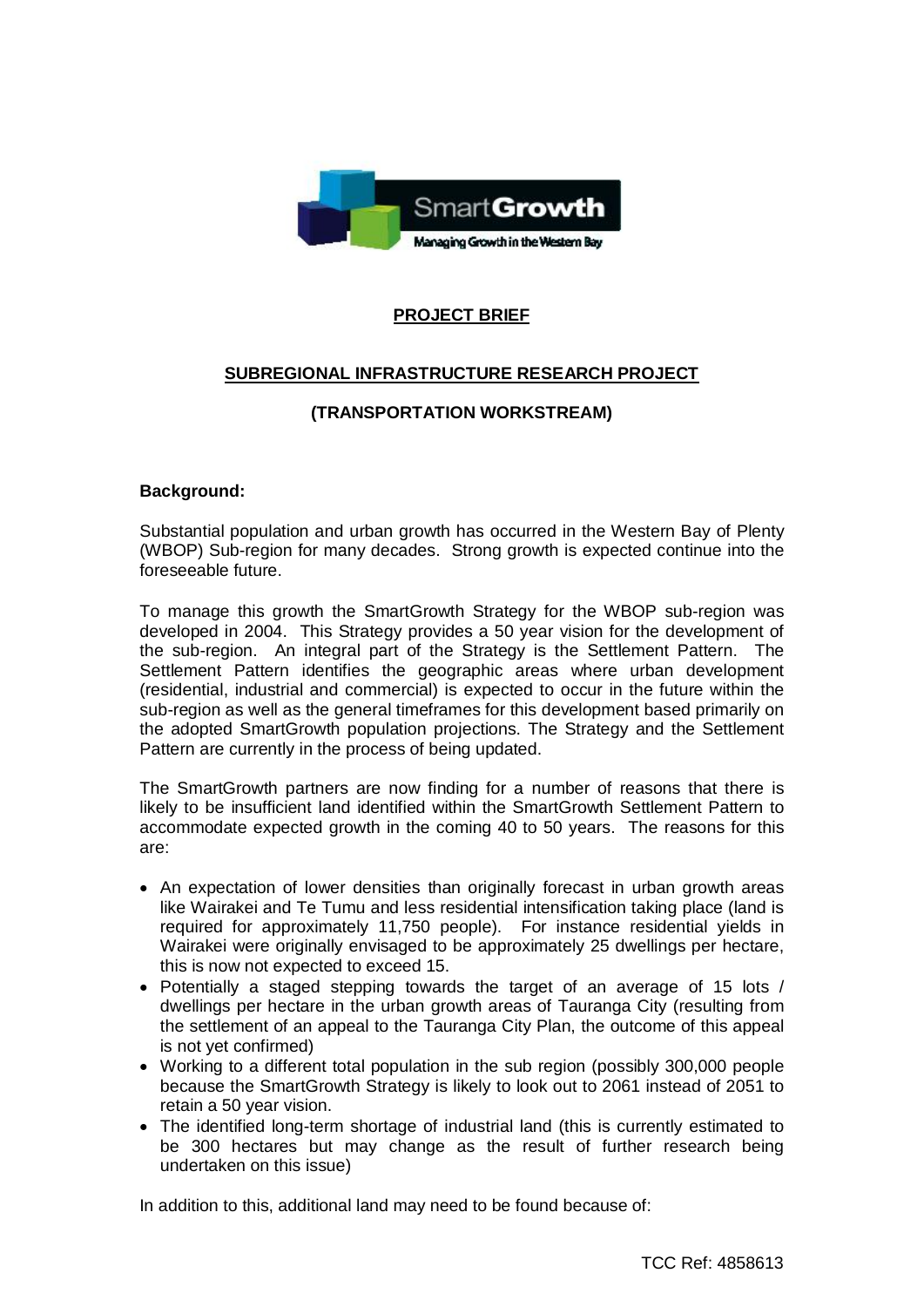- The possibility that the infrastructure costs associated with servicing growth in some of the areas already identified in the settlement pattern may be prohibitive which, if true, would necessitate growth being relocated or an alternative land use identified for these areas.
- The possibility that research underway by SmartGrowth into residential infill and intensification development may result in less growth being allocated to this form of development.

The SmartGrowth Land Capacity and Suitability Study, Post 2041 identifies and assesses a number of additional areas where urban development could occur in the sub region. Each of these areas identified in that report has specific challenges. One of these challenges was the capacity of the transport network (or lack of) to accommodate growth and to continue to function as necessary without significant investment in additional capacity occurring.

There are also significant challenges in balancing the needs of local traffic resulting from population growth within the sub-region and inter-regional traffic (especially freight flows related to the Port of Tauranga).

The Tauranga Urban Network Study (TUNS1) is currently being developed with a completion goal of August 2012. This study looks at the arterial and sub-arterial roading network around the city out to 2036+ and will identify roading issues that are expected to arise over that time. This Transport research report will be an extension to the TUNS1 report and findings; it will not duplicate the TUNS work in any way.

This report will be used, along with reports for other network infrastructure to help identify the most desirable location(s) for urban growth in the long-term.

#### **Project Goal:**

To provide recommendations as to the most affordable, efficient and integrated transportation system to service the urban growth required to accommodate a subregional population of 300,000 people. The project will however only address the growth that currently is not anticipated to be able to be accommodated within the current Settlement Pattern, for the purposes of this report it has been estimated that this amounts to:

- 300 hectare of industrial land
- $\bullet$  30,000 people (at 15 dwellings per hectare). This is made up of:
	- o 11,750 as the result of expected lower yields in Wairakei and Te Tumu, and less intensification to date than expected
	- o 14,000 as the result of working to a total population of 300,000 people in 2061
	- o The remainder (4,250 people) as the result of a stepped approach to achieving 15 dwellings per hectare in greenfield areas.

This growth will be located in the area between Paengaroa in the south and Katikati in the north, and, except for industrial land, is not likely to be developed until post 2041 (or thereabouts).

#### **Project Manager:**

The Project Manager is Philip King – Transportation Planner, Tauranga City Council.

- Phone (07) 577 7200 x7449.
- $\bullet$  Email philip.king@tauranga.govt.nz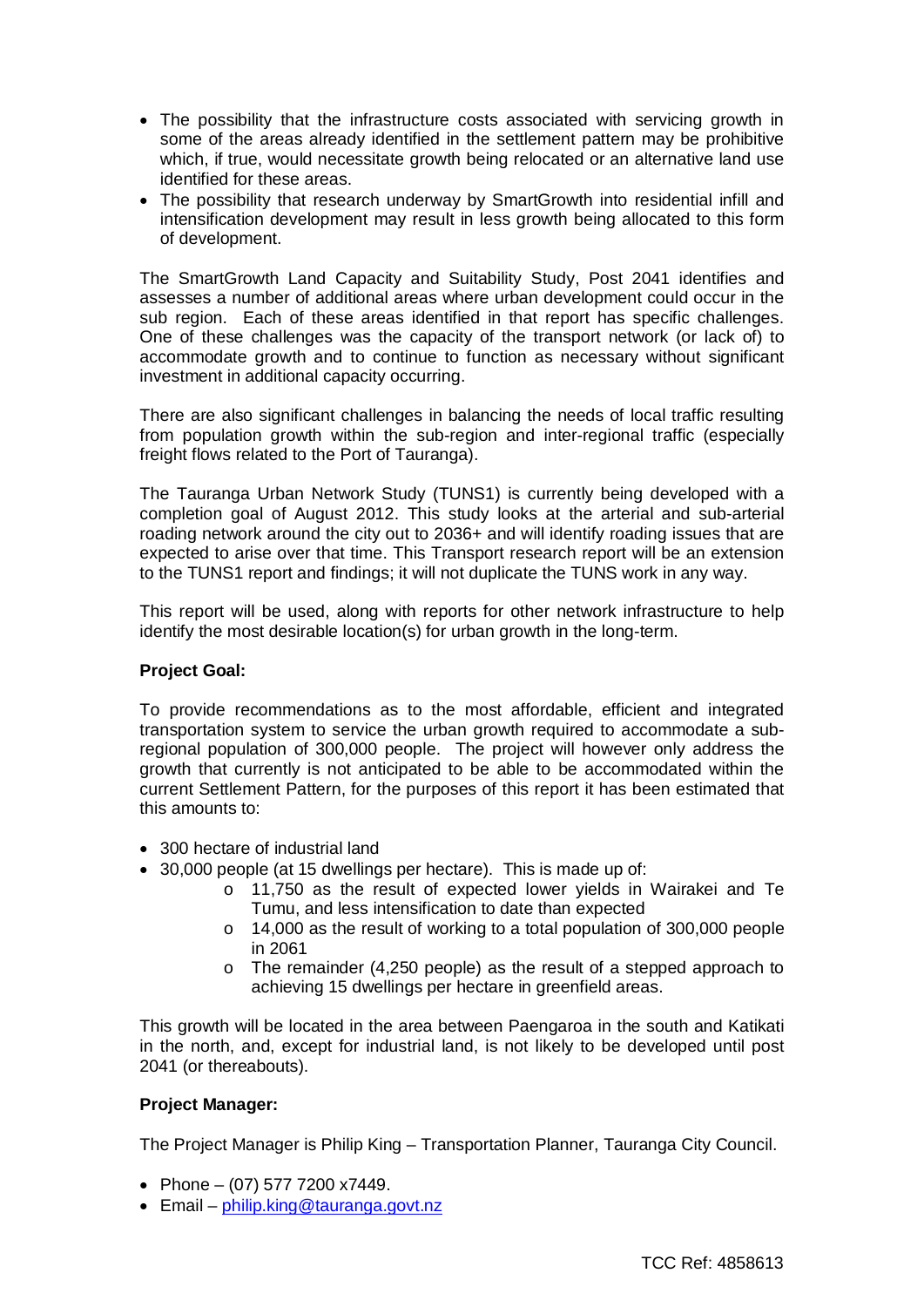## **Project Scope:**

The scope of this project is to provide a high level report which will essentially cover the sub region's arterial road network including State Highways and local primary and secondary arterial corridors It will need to assess the impacts on the transportation network of the various options for locating growth that differs from the existing SmartGrowth Settlement Pattern. These areas are all identified in the SmartGrowth Residential Land Capacity and Suitability Study, Post 2041.

It should be noted that the Residential Land Capacity and Suitability Study, Post 2041 identifies 16 areas that could be considered for future residential development. Not all of these identified areas will be required for development within the current SmartGrowth time horizon given the additional growth needing to be accommodated (as identified above). This project will assist in identifying the most suitable areas to focus that future development from a transportation perspective.

The focus on the State Highway network reflects the nature of the transport network in the sub region. For instance:

- The only current options for cross harbour travel are via the State Highway network
- All future growth areas are likely to result in significant additional local traffic either using or crossing the State Highway network due in a large part to the geography and topography of the sub-region
- There is potential for conflict on State Highways between accommodating additional local traffic as the result of population growth and ensuring efficient inter-regional traffic flows, especially freight flows
- $\bullet$  The Port of Tauranga is likely to expand significantly into the future an efficient State Highway network is paramount to this.
- Some of what is now the State Highway network within Tauranga City was initially developed by Council as local arterial roads and has therefore historically played an integral role in accommodating local traffic.

While the focus is on the State Highway network, new or upgraded local arterial roads which could take pressure off the State Highway network are within the scope of the project, as is the effect on the roads of the rail network and its potential to keep freight off the road network and for local and national passenger transport.

It should be noted that a separate workstream under the wider Infrastructure Research Project will deal with the potential to align growth in the short to medium term (the next 20 years) with the areas where transportation capacity exists due to completed or committed investment in projects such as Route K and the TEL. This research project however has a longer term focus (20+ years).

## **Project Inputs:**

- SmartGrowth Residential Land Capacity and Suitability Study Post 2041
- $\bullet$  TUNS 1 (2011-2041)
- Upper North Island Strategic Alliance (UNISA)
- TEL Network Plan
- Regional Land Transport Strategy 2011-2041
- Draft Tauranga Transport Strategy 2012-2042
- SH2 Pokeno to Tauranga Study
- SH29 Strategic Study
- SH2/33 Corridor Plan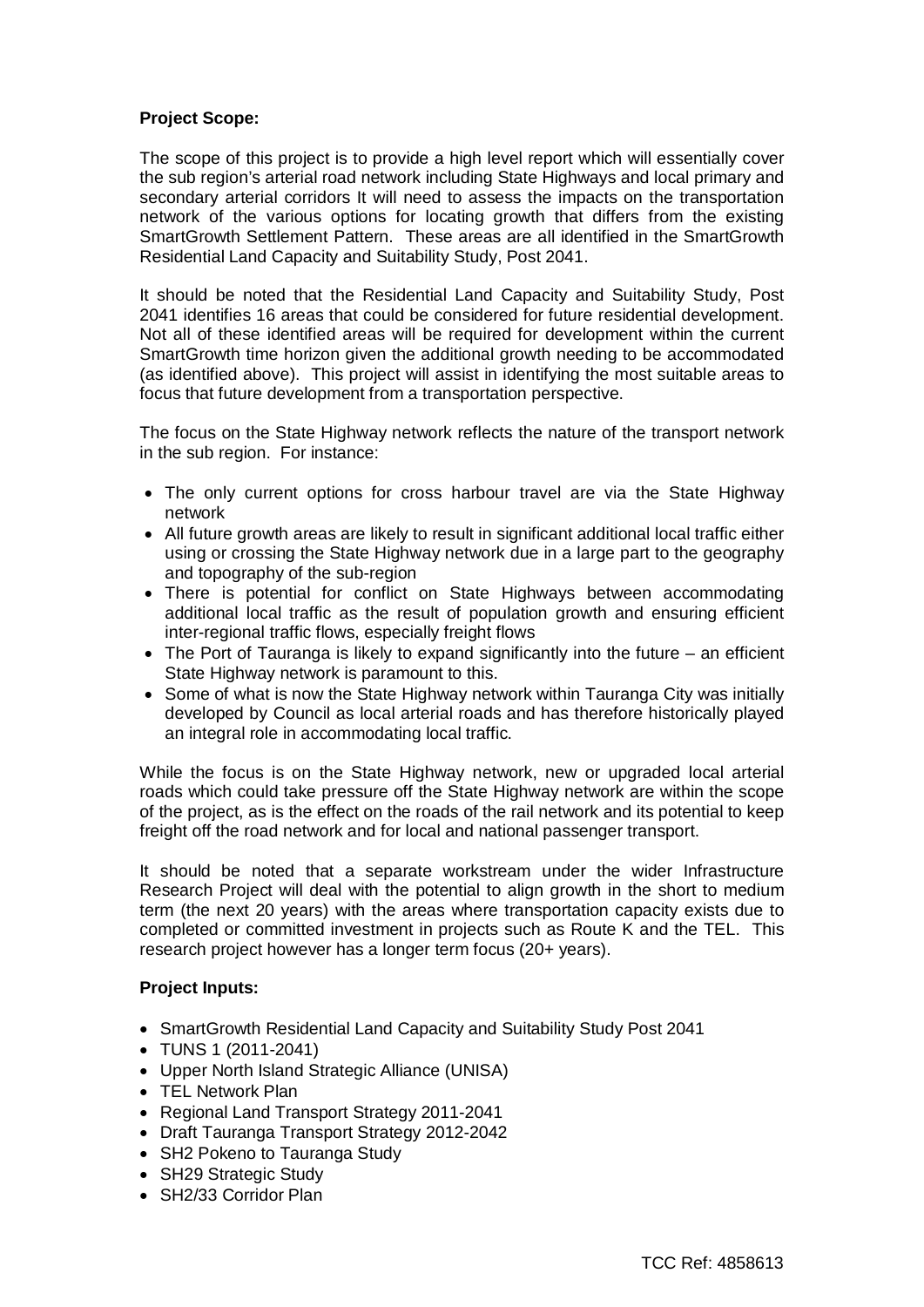• SmartGrowth growth projections

## **Project Outputs:**

This project should:

- 1. Identify the key transport challenges that are likely to emerge if additional growth was to be allocated to either the:
	- o Eastern corridor (i.e. east of Papamoa)
	- o Western corridor (centered around SH29)
	- o Northern corridor (from Te Puna to Katikati)
- 2. Provide high level costings for the various challenges and options.
- 3. Provide a draft report detailing each option and providing recommendations as to the most preferred of these options and why.
- 4. Provide a final report.

## **Methodology:**

The Project Team is to provide for the SmartGrowth Research Working Group's approval the methodology to be used for this project. It is anticipated that this will be carried out as an extension to the TUNS1 work currently under way and due for completion in August 2012.

The methodology should be based on achieving the Optimised Transport System approach in the BoP Regional Land Transport Strategy (2011-2014, Figure 15) and the NZTA Planning, Programming and Funding Manual. This includes:

a) Identifying the key transport challenges (capacity issues, investment requirements, high level costings, funding issues, timing issues etc) that are likely to emerge if additional growth is allocated to either the:

- Eastern corridor (i.e. east of Papamoa)
- Southern corridor (centered around SH29)
- Northern corridor (from Te Puna to Katikati)

b) Identifying any potential spare transport network capacity and any challenges that may arise in introducing the post 2041 growth identified in the SmartGrowth Residential Land Capacity and Suitability Study, Post 2041.

c) Recommendations from a transport perspective for the allocation of development to specific locations where spare transport capacity is likely to exist. This should continue to be done according to the investment hierarchy by considering options to manage traffic demand through measures such as travel behaviour change incentives.

d) Identifying where (if any) new transport infrastructure might be required to provide additional capacity necessary for remaining growth allocations

#### Note:

Existing work such as TUNS1 will be used to identify geographic areas where the strategic transport network is currently able to accommodate further growth.

Existing work such as TUNS1 will also be useful in identifying future transport issues that will emerge as the result of various settlement pattern options or that will emerge regardless of settlement pattern options. However further information may be